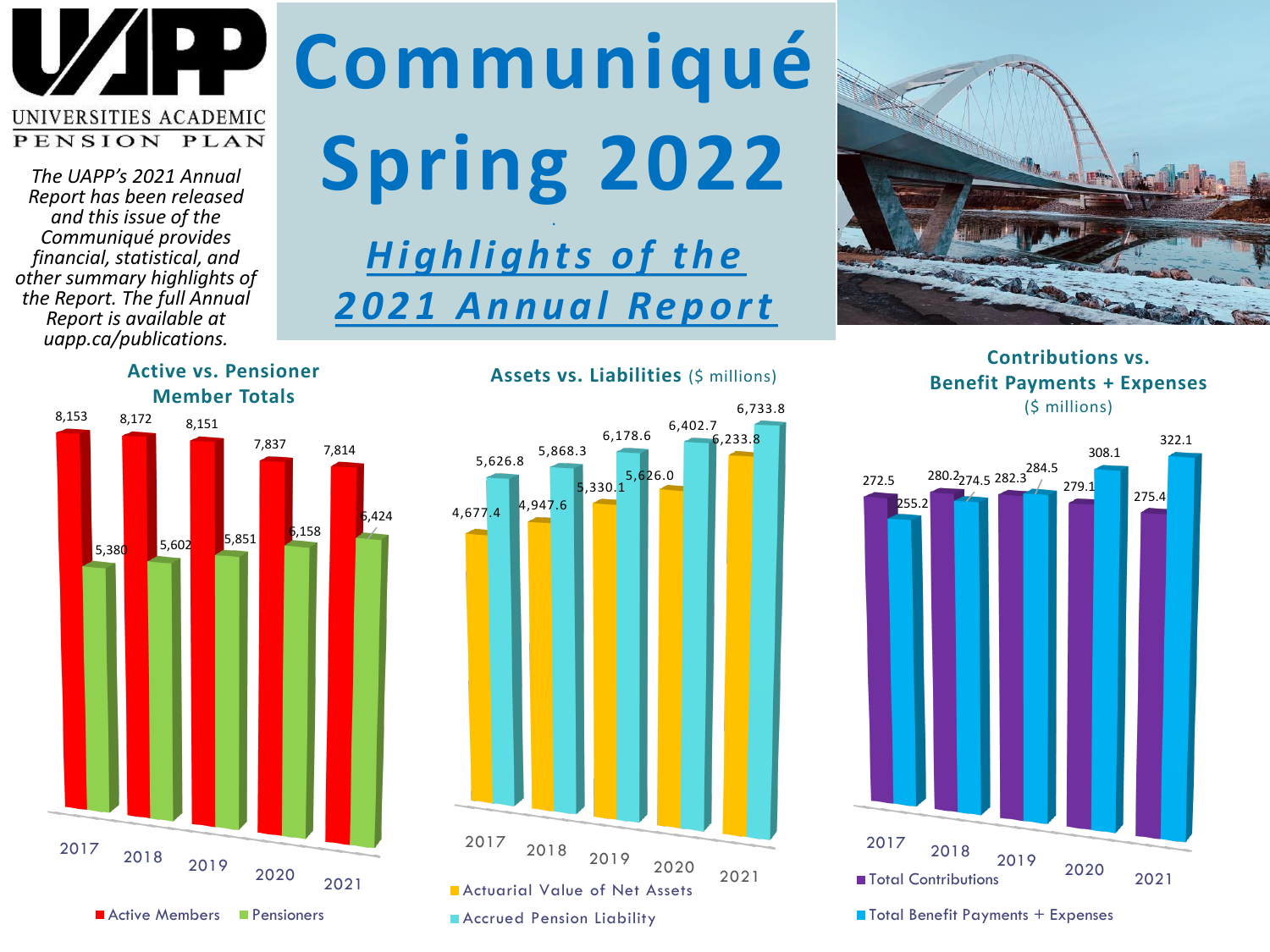### **Financial Position of the Plan The Plan's Assets**

The UAPP Fund's assets had a market value of \$6,655.1 million at the end of 2021, representing an increase of \$876.8 million from the prior year end. This one-year growth is the largest in the Fund's history and comes from investment income net of investment management costs of \$923.4 million. The Plan is in a position of negative cash flow (excluding investment income) as Plan benefit payments and administrative expenses exceeded total contributions by \$46.5 million during the year. Strong returns during 2021 and most recent years have led the Plan to its highest Funded Ratio (92.6 per cent) since 2000 (94.3 per cent).

|                                       | <b>December 31, 2021</b> |           |              | <b>December 31, 2020</b> |           |              |
|---------------------------------------|--------------------------|-----------|--------------|--------------------------|-----------|--------------|
|                                       | Pre-1992                 | Post-1991 | <b>Total</b> | Pre-1992                 | Post-1991 | <b>Total</b> |
| Fair Value of Net Assets              | 597.6                    | 6.057.5   | 6.655.1      | 596.5                    | 5,181.8   | 5,778.3      |
| <b>Actuarial Adjustment</b>           | (43.2)                   | (378.1)   | (421.3)      | (22.3)                   | (130.0)   | (152.3)      |
| <b>Actuarial Value of Net Assets</b>  | 554.4                    | 5,679.4   | 6,233.8      | 574.2                    | 5,051.8   | 5,626.0      |
| <b>Accrued Pension Liability</b>      | 1,389.1                  | 5,344.7   | 6,733.8      | 1,415.3                  | 4,987.4   | 6,402.7      |
| <b>Actuarial Surplus (Deficiency)</b> | (834.7)                  | 334.7     | (500.0)      | (841.1)                  | 64.4      | (776.7)      |
| <b>Funded Ratio</b>                   | 39.9%                    | 106.3%    | 92.6%        | 40.6%                    | 101.3%    | 87.9%        |

*(all figures in \$millions)*

Not only was the Fund's growth during the past year of historic proportions, the three years with the largest dollar value growth in assets occurred within the past five years (2021, 2019, and 2017). Investment income net of costs has always been the primary driver of changes in the value of the Fund's assets. This income remains vital to the Fund's health given the re-emergence of negative cash flow. For each of the past three years, benefit payments have exceeded contributions. Nevertheless, the Fund has managed to grow in twelve of the last thirteen years. In the years after the Global Financial Crisis of 2008, the annualized rate of return is 9.7 per cent and net investment income has accounted for \$4,642.3 million of the \$4,668.5 million overall increase in the Fund.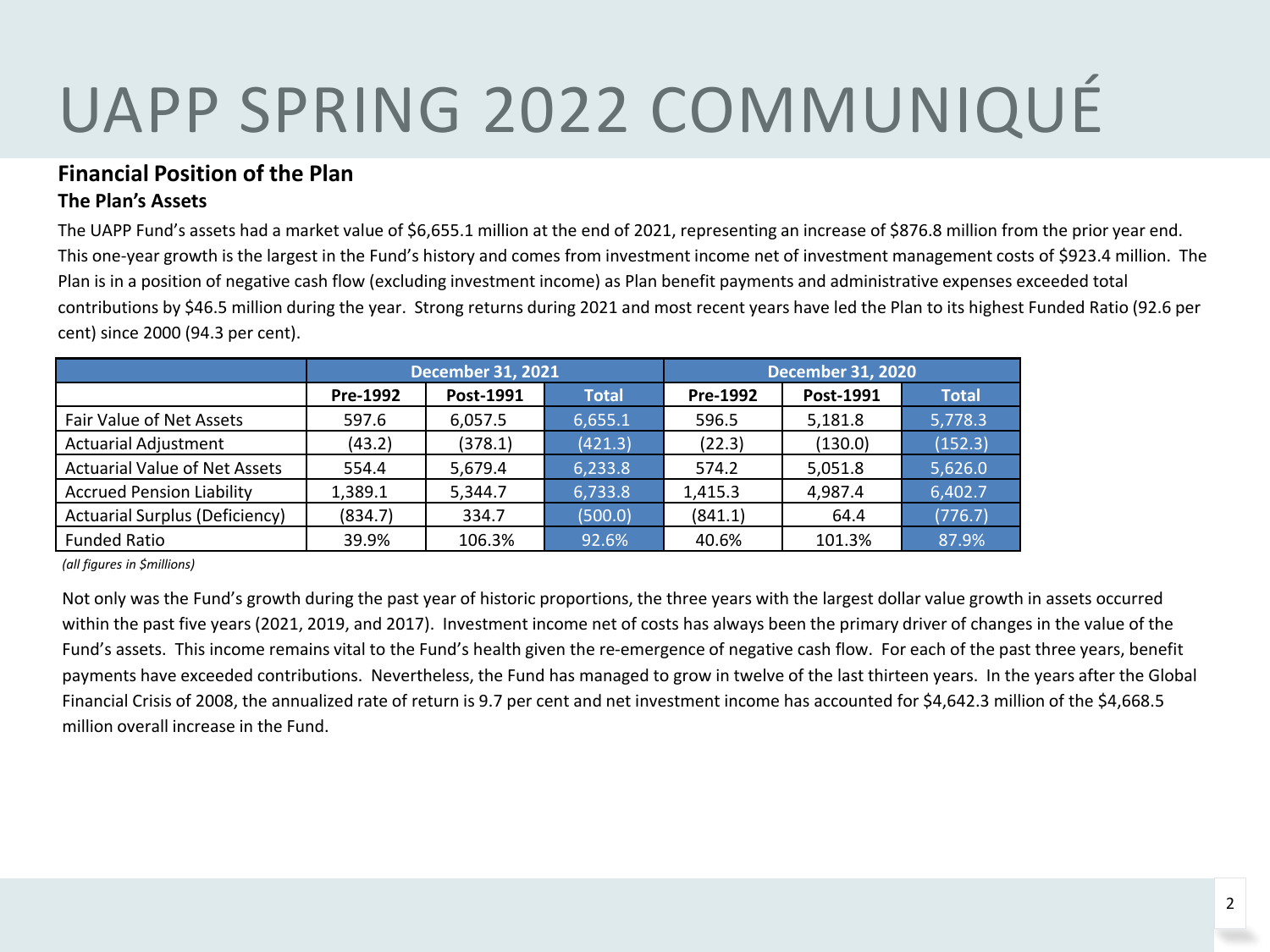confronting all pension fund managers is in managing the timing, magnitude, and direction of the inevitable market fluctuations as they occur. To handle the ebbs and flows of market returns, actuarial practice permits the use of asset smoothing when measuring the financial position of a plan. Note 14 of the Financial Statements contains a reference to the details of the smoothing methodology used by UAPP, as does the most recent actuarial valuation report, posted on the Plan's

One of the great challenges



website (www.uapp.ca). As at December 31, 2021, the smoothing reserve is \$421.3 million, compared to a reserve of \$152.3 million for 2020. The actuarial value of assets increased by \$607.8 million, from \$5,626.0 million at the beginning of the year to \$6,233.8 million at the end.

The exceptional return of 16.1 per cent earned during 2021 significantly influenced the smoothing reserve applied for the year as the Plan attained a new all-time high reserve point. The next highest reserve was \$202.2 million in 2014 with the lowest point in the past ten years being a negative reserve of \$116.7 million in 2018. The 10-year average smoothing reserve has jumped considerably, from \$92.8 million to \$138.1 million from 2020 to 2021.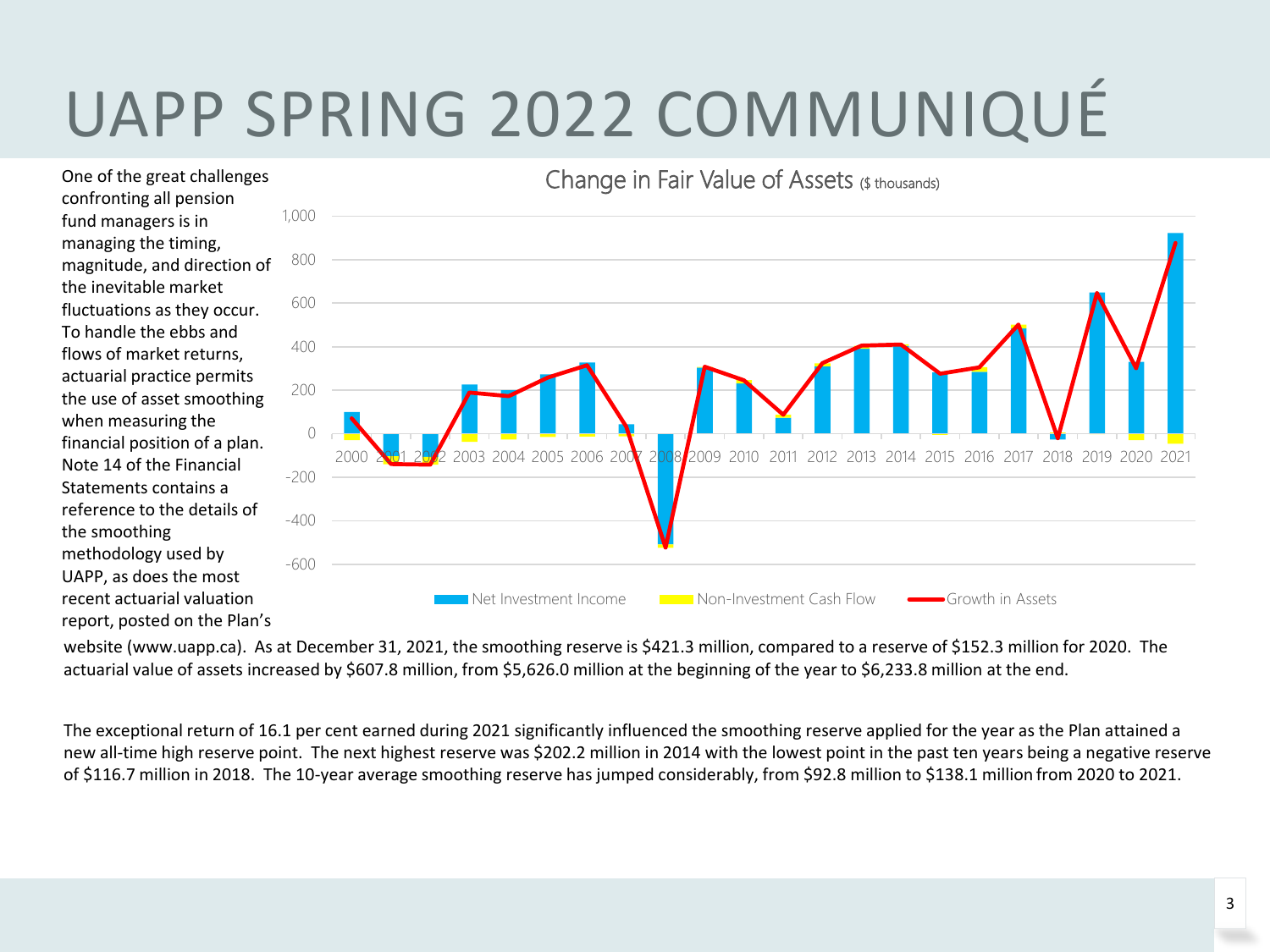

As noted in last year's annual report, UAPP carried out an asset/liability modeling study with the assistance of the Plan's asset consultant. The goal of the study was to review the existing asset mix of the Fund and adjust it as needed within the context of the Plan's liabilities. Over the long-term, the Fund must ensure the Plan is able to meet all its benefit obligations and the study provides an opportunity to closely evaluate the riskreturn profile of the asset mix. The project involved

significant consultation between the Investment Committee and the asset consultant, with the Committee ultimately providing its recommendations to the Board. The study resulted in three changes to the UAPP Statement of Investment Policies and Goals (SIP&G) effective January 1, 2022.

Firstly, as a risk mitigation measure, the allowed ranges for the asset mixes will be tightened on both the upper and lower bounds. The impressive market returns on equities caused the actual mix to shift considerably and the Investment Committee felt that tighter ranges would allow the Fund to better track towards its target allocations.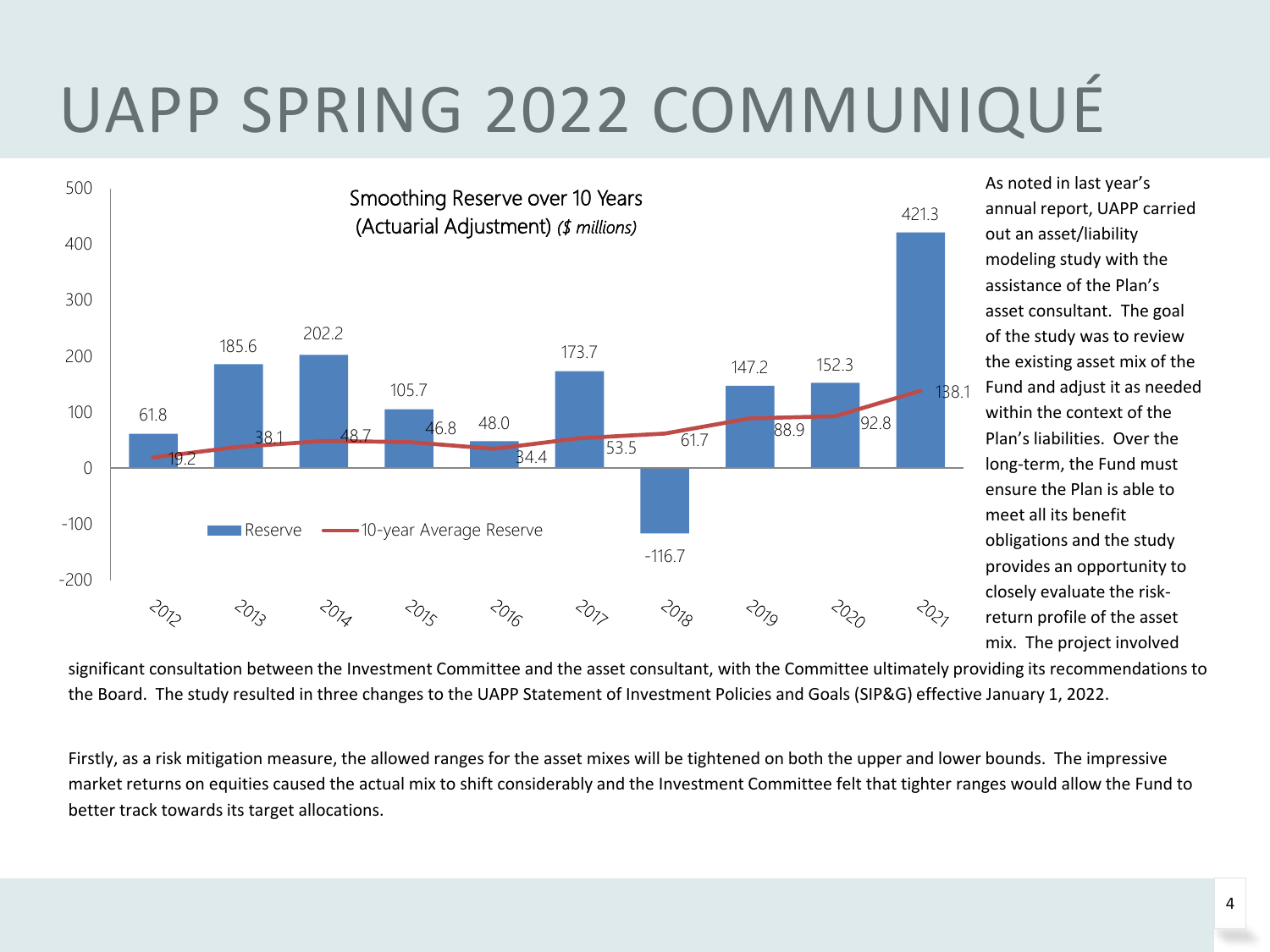Secondly, since UAPP first invested in the private equity asset class in 2017, the allocation was included with the Alternatives class, alongside infrastructure, real estate, and timberlands. However, from a risk-return perspective, private equity behaves more like public equity investments. As a result, private equities were moved to the Equities class. As an additional risk mitigation measure, this change allows UAPP to consider private and public equities together when evaluating the need for rebalancing the Fund.

The last change was to reduce the Fund's allocation to Canadian public equities from a 12 per cent target to 5 per cent, with an offsetting increase to global public equities, increasing from 26 to 33 per cent. This change increases diversification, reduces home country bias, and brings the Fund's allocation to Canada more in line with Canada's share of the world's capital markets.

Changes to the Fund to satisfy the criteria of the updated asset mix were completed in early 2022 with Canadian public equity funds reallocated to global equity funds and fixed income investments.

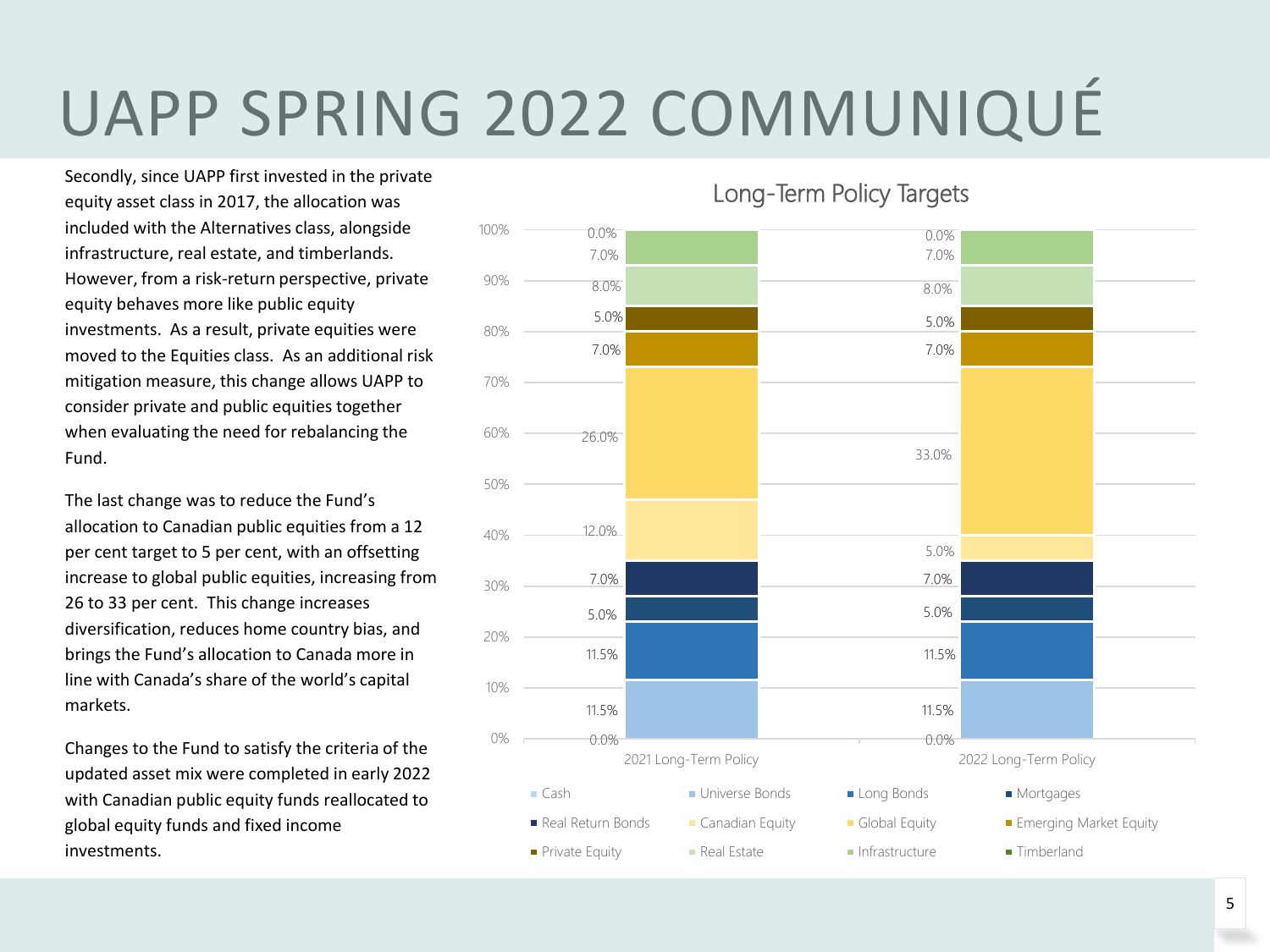### **The Plan's Liabilities**

The Plan's accrued liabilities as of December 31, 2021 are estimated at \$6,733.8 million, an increase of 5.2 per cent over the December 31, 2020 liability of \$6,402.7 million as reported in the 2020 financial statements. Of the \$6,733.8 million liability, a total of \$1,389.1 million relates to the pre-1992 service period and \$5,344.7 million relates to the post-1991 service period.

Just prior to the commencement of the asset/liability modelling study, the Plan's actuary performed both a study of the termination and retirement experience of the membership and an actuarial valuation as at December 31, 2020. The experience study enabled the Board to adopt updated demographic assumptions. As part of the actuarial valuation process, the Board reviews all assumptions and this year, they opted to reduce the discount rate, an assumption directly related to anticipated future investment returns. Asset values have grown with positive market experience, but such strong returns may be more difficult to attain in the future. As a result, the discount rate was changed from 5.46 per cent to 5.30 per cent. The valuation results revealed that the Plan is in a significantly improved financial position and the Board was able to reduce contribution rates, even while reducing the discount rate. Generally, a lower discount rate will increase the value of actuarial liabilities.

For almost three decades, UAPP has reported liabilities for the pre-1992 period separate from those for the post-1991 period because the Government of Alberta contributes towards the funding of the unfunded liability first established at December 31, 1991 and amortized to 2043. The Plan's financial statements identify the assets (at both market value and actuarial value), actuarial liabilities, and the resulting surplus/deficit for the two periods.

The pre-1992 assets continue to decline due to the long amortization period. Meanwhile, the pre-1992 liability has not declined as quickly as initially expected due to increases in life expectancies and decreases in discount rates over the years.

The post-1991 liability has been impacted by the same factors but grows from the current service accrued by Plan members. The assets for this period have benefited from the shorter amortization timeline built into pension legislation. This portion of the Plan has been fully funded in the past and has recently reached full funding again after many years of deficits.

The liability calculations for December 31, 2021 are derived from the Plan actuary's extrapolation to that date from the December 31, 2020 actuarial valuation. The 2020 liability was determined from an extrapolation of the previous actuarial valuation as at December 31, 2018. The assumptions used in each extrapolation are reviewed as part of the year-end process and are summarized in Note 5 of the Financial Statements.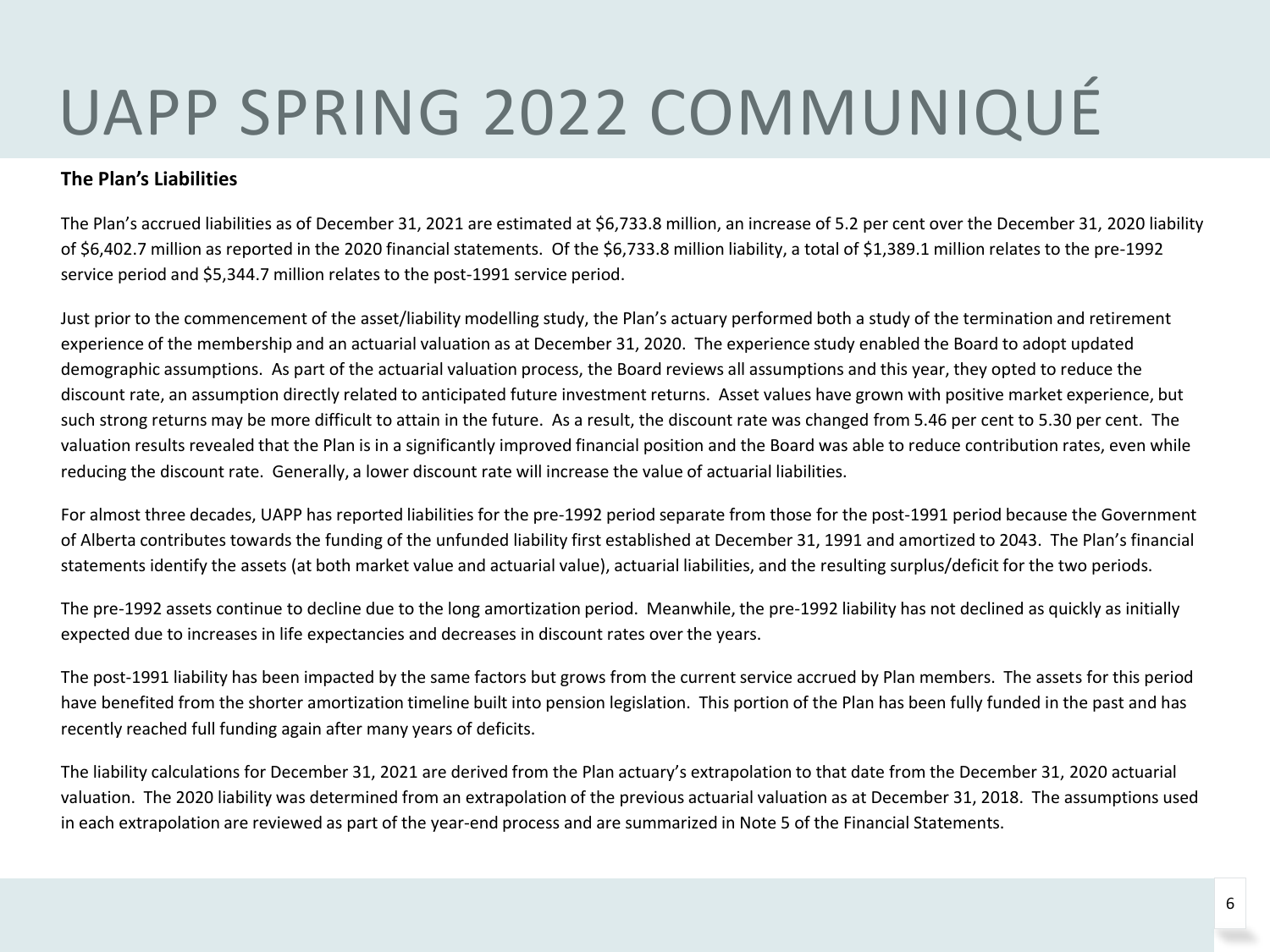

### **The Plan's Funded Ratio**

UAPP tracks a number of funded ratios to monitor the fiscal health of the pension plan. The ratios are calculated for the pre-1992 period, post-1991 period, and the total combined, on both a market value and an actuarial value basis. The underlying result of these many ratios is that the pre-1992 period remains significantly under-funded, but this period is a shrinking portion of the total plan. The post-1991 period, on the other hand, has reached full funding, while the combined result shows that the Plan is at its healthiest point in over twenty years.

On a market value basis, the total Plan has a funded ratio of 98.8 per cent (2020: 90.2 per cent), split between the pre-1992 portion with a ratio of 43.0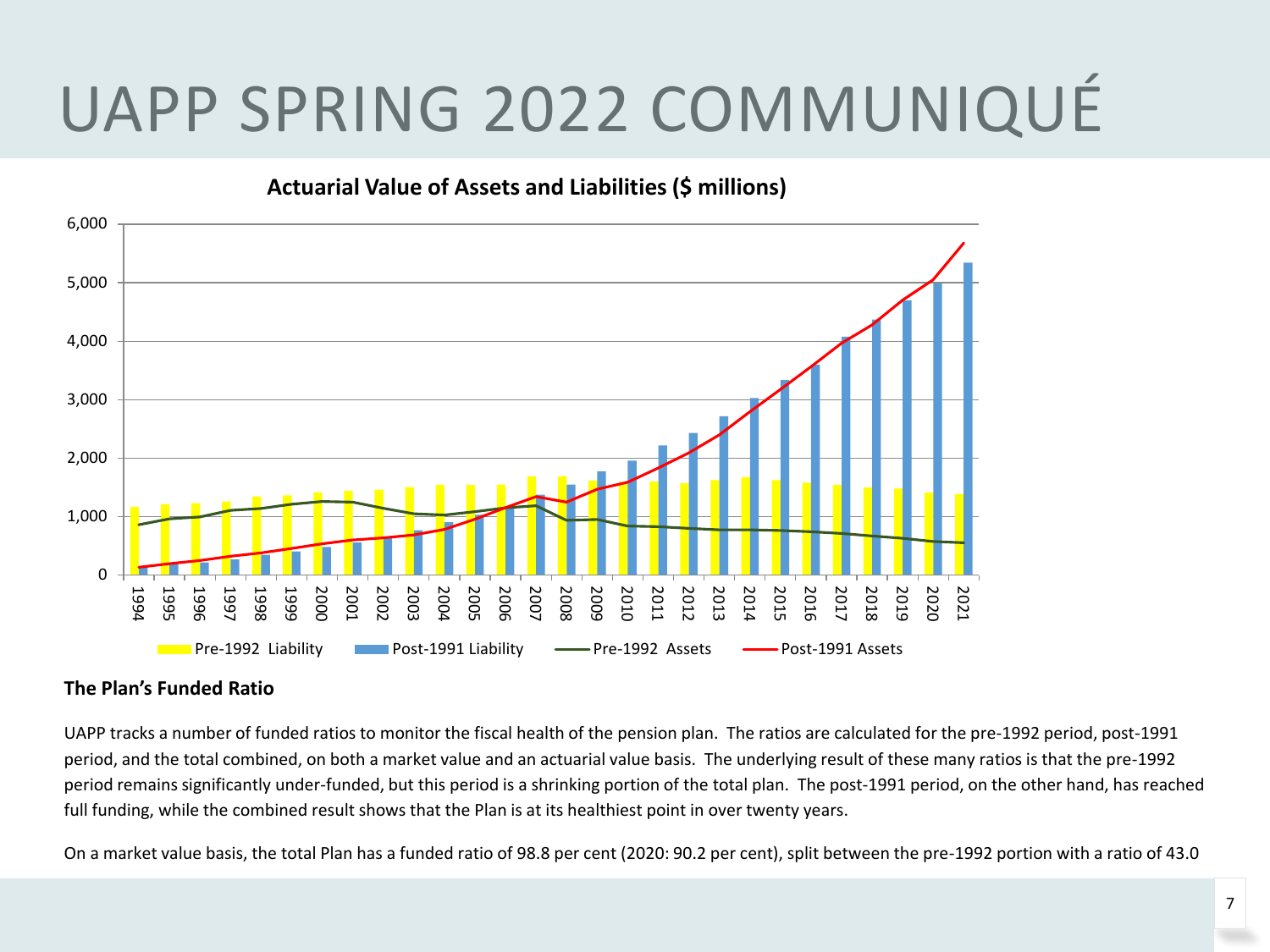per cent (2020: 42.1 per cent) and the post-1991 portion at 113.3 per cent (2020: 103.9 per cent). The market value funded ratio is at an all-time high for the combined total Plan. Credit for the attainment of the high ratios is mainly due to strong investment returns over many years, especially since 2008.

In looking at the position of the Plan on an actuarial value basis, the funded ratios remain high but are tempered by the buffer added to asset values as a means of protecting the Fund from market fluctuations. The total Plan has a funded ratio of 92.6 per cent (2020: 87.9 per cent), comprised of the pre-1992 portion at 39.9 per cent (2020: 40.6 per cent) and the post-1991 portion at 106.3 per cent (2020: 101.3 per cent).

**Funded Ratio on the Pre-1992 and Post-1991 Service based on Actuarial and Market Value of Assets (percentage funded)**



#### **Looking to the Future**

Effective July 1, 2022, UAPP contribution rates will reduce by 1.98 per cent, split evenly between employers and members. This reduction is the first since January 1, 2008. While strong recent investment performance has put the Plan in a healthy financial position and allowed the Board to lower contribution rates, it is important to understand why the Board also lowered the discount rate. After years of good returns, it is wise to build a margin for adverse experience, a traditional actuarial tool for guarding Plan assets, and lowering the discount rate is a common way to do that given its outsized influence on the value of the liabilities. The rate is derived from anticipated future investment returns based on the Plan's asset mix and most industry experts are projecting lower future investment performance for pension funds.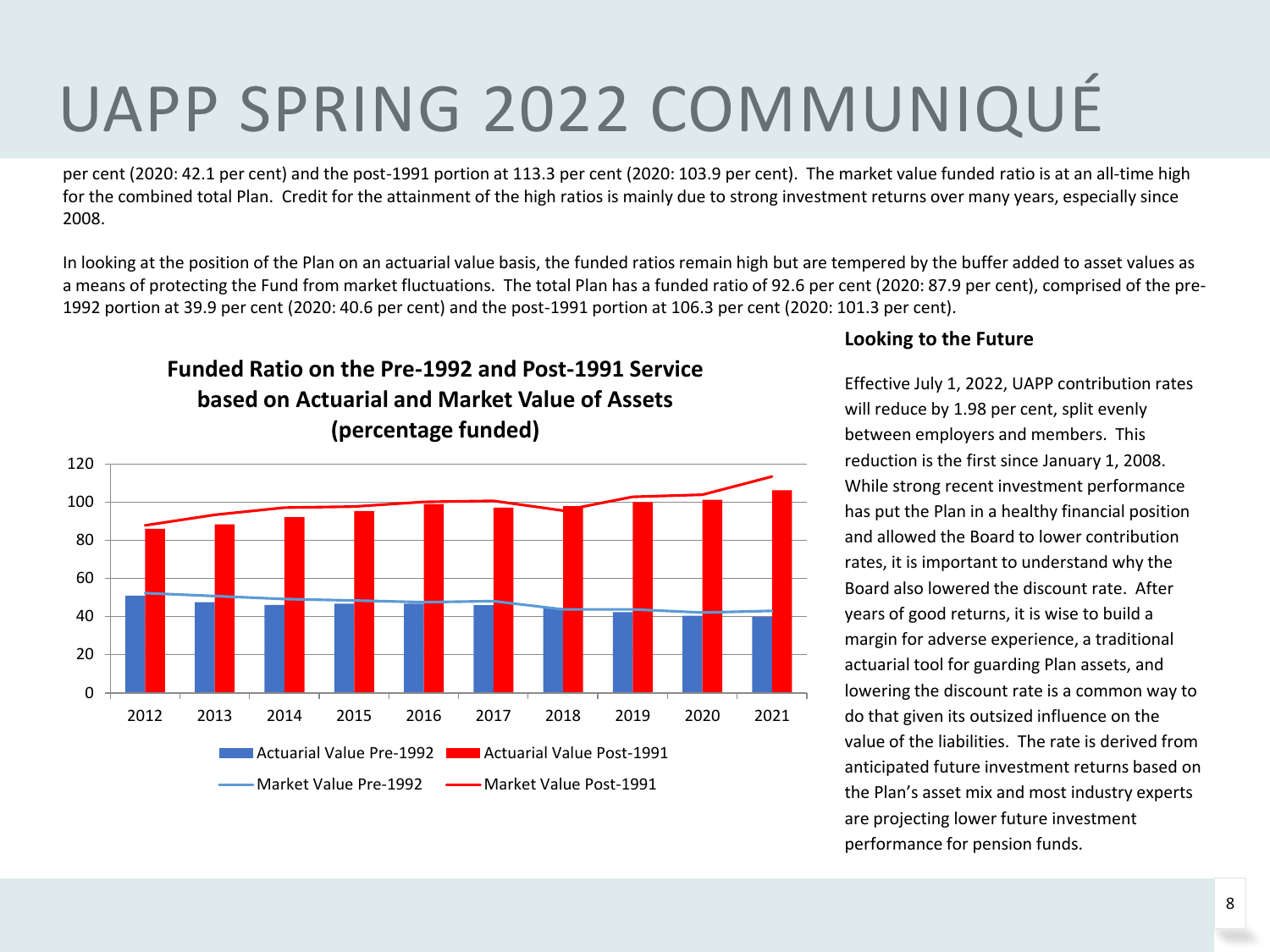

While healthy rates of return have led to a decrease in the contribution rate now, future returns will heavily influence the direction of contribution rates over the coming years. The Board will continue to proceed with caution when it comes to adopting actuarial valuation assumptions such that a healthy measure of conservatism is involved to avoid fluctuations in contribution rates, knowing that market returns will always behave erratically.

Early in 2021, the Board directed that all public equity investments be managed on a passive basis for the duration of the asset/liability modelling study. Now that this study is complete, the Board has some important steps to take on the investment side as it contemplates future management of the Fund. Plan members should be confident that the Board will carefully evaluate those next steps as it searches for how this sizable portion of the Fund will be managed going forward.